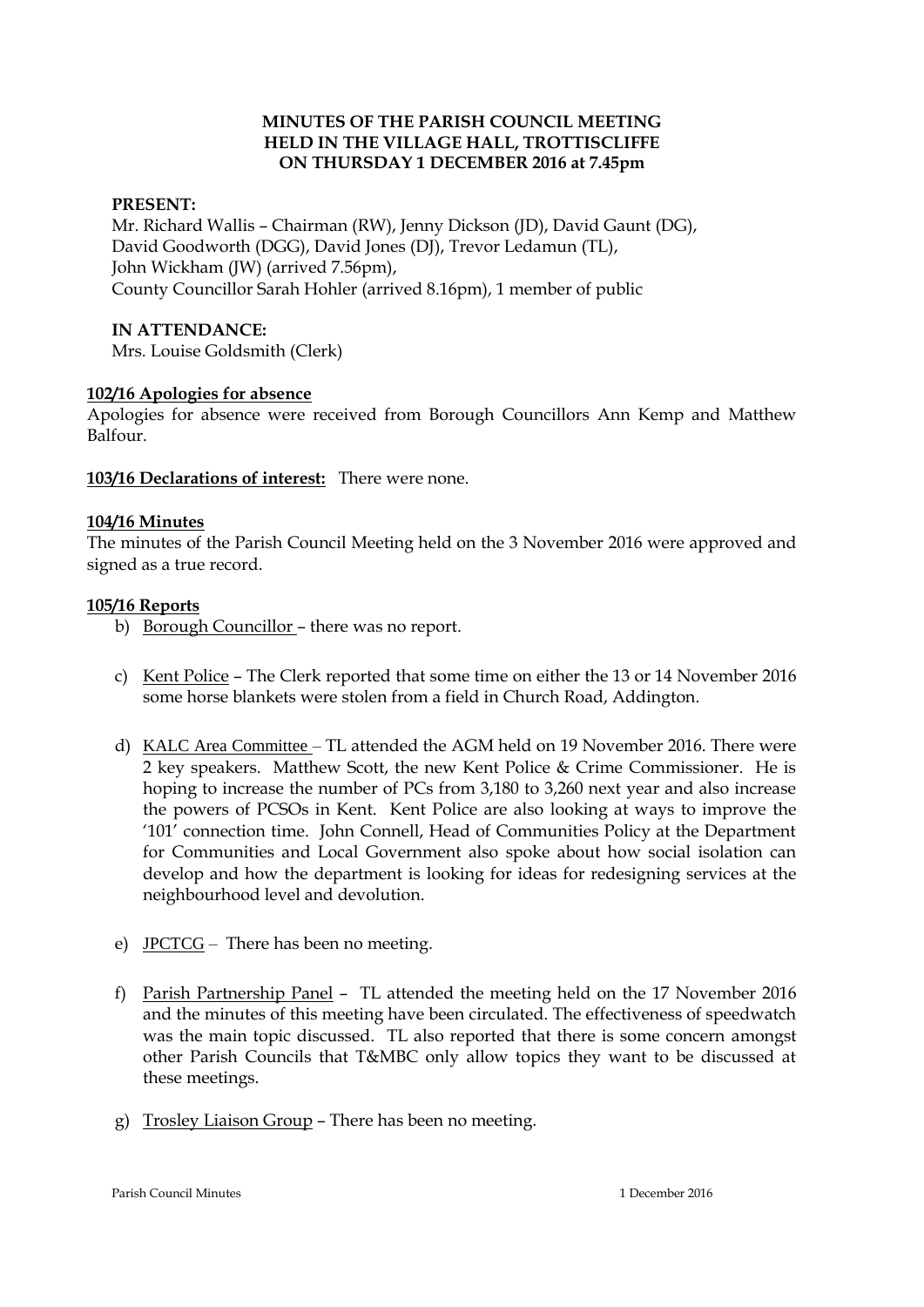- h) Village Hall Committee A meeting was held on the 28 November 2016. DJ attended but there was nothing for the Parish Council to note.
- i) Old Chalks Down Project (OCDP) there has been no update.

## **106/16 Matters arising**

- a) Parish Plan/Emergency Plan deferred to the next meeting**.**
- b) T&MBC Call for Sites/Development of the Local Plan there was no update.
- c) KALC Community Award Scheme Members **resolved** to not adopt the scheme this year.
- d) Calendar of Meetings the dates of the meetings for 2017 were adopted.
- e) Village Website The Parish Council set up its own website last year which KCC provided and the Clerk updates so as to fulfil the requirements of the Transparency Code. The village website is a separate website maintained by Borough Councillor Ann Kemp. It was agreed that the 2 websites should link up. The Clerk and RW will liase with Borough Councillor Ann Kemp about how this can be done going forward.

*8.16pm County Councillor Sarah Hohler arrived at the meeting*

# **105/16 Reports**

a) County Councillor – A newsletter prepared by County Councillor Sarah Hohler had previously been circulated. County Councillor Sarah Hohler reported that a sign for the school is being discussed with Highways at KCC. HGVs cutting through villages continues to be a problem.

# **106/16 Matters arising**

f) Community Spirit – RW advised Members that representatives from some of the local organisations including himself and a few residents had met to discuss how to enhance a feeling of community spirit in the village. Further meetings will be held to discuss some of the ideas raised. The Parish Council will be kept updated on any initiatives and could look to include activity as part of the preparation of a parish plan and emergency plan.

*8.36pm County Councillor Sarah Hohler left the meeting*

## **107/16 Finance & Policies**

Statement of payments to be made and income received

## **Balances as at 1 December 2016**

| <b>National Savings Account:</b> |   | £1,674.64  |
|----------------------------------|---|------------|
| Nat West TPC TCC Account:        |   | £20,217.28 |
| Nat West TPC Reserve Account:    |   | £21,217.28 |
| Nat West TPC Current Account     | f | 101.75     |

## **Receipts:**

£1,408.50 – T&MBC S136 second instalment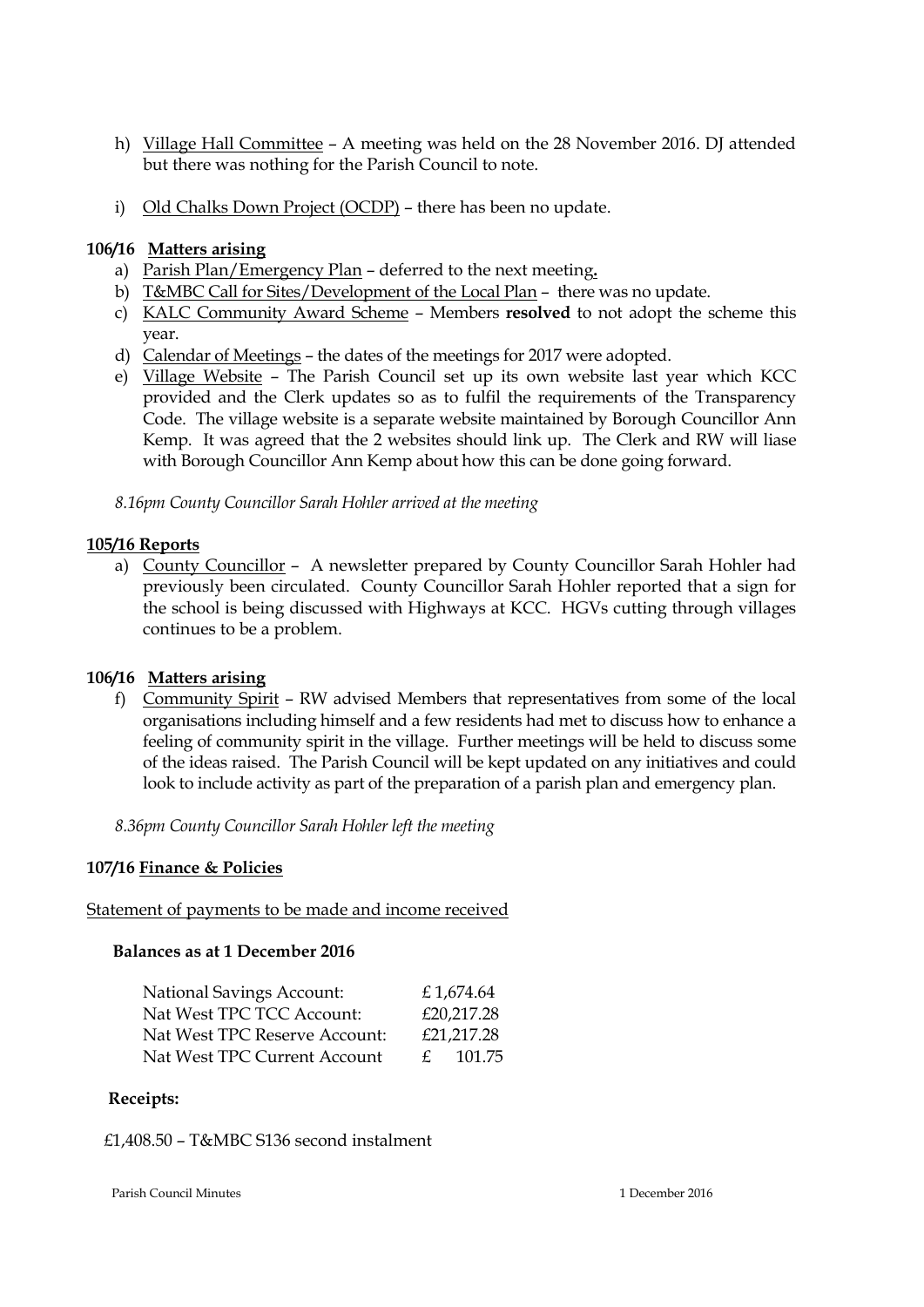# **Cheques for signature TPC Current Account:**

| Supplier                    | Description                       | <b>Cheque</b> | Amount      |
|-----------------------------|-----------------------------------|---------------|-------------|
|                             |                                   | Number        |             |
| Mrs L S Goldsmith           | (Expenses – Nov/Dec)              | 000077        | £122.02     |
| Mrs L S Goldsmith           | (Salary- 4 weeks)                 |               |             |
|                             | $(03/11/16 - 01/12/16)$           | 000078        | £ 159.30    |
| <b>HMRC</b>                 | (Clerk's Tax)                     | 000079        | £105.60     |
| Trottiscliffe PCC           | (Annual Grant)                    | 000080        | £450.00     |
| Trottiscliffe Village Hall  | (Annual Grant)                    | 000081        | £1,300.00   |
| Trottiscliffe C of E School | (Annual Grant)                    | 000082        | £1,250.00   |
| Kent Wildlife Trust         | (Subscription)                    | 000083        | £ 49.00     |
| Four Seasons Gardens Ltd.   | (Turf/level play area)            | 000084        | £505.20     |
| Mrs L S Goldsmith           | (Salary 5 – weeks)                | 000085        | £198.73     |
|                             | $(01/12/16 - 05/01/17)$ postdated |               |             |
| <b>HMRC</b>                 | Clerks Tax postdated              | 000086        | £ 132.40    |
| T. Bhogal                   | Noticeboard 2 repairs             | 000087        | 50.00<br>£. |
| Four Seasons Gardens Ltd.   | Fencing at allotments             | 000088        | £1,569.35   |
| Total                       |                                   |               | £5,891.60   |

#### **Transfer from TPC Reserve Account to TPC Current Account: £4,600.00**

| <b>Cheques for signature TPC TCC Account:</b> |                  |        |         |
|-----------------------------------------------|------------------|--------|---------|
| <b>Supplier</b>                               | Description      | Cheque | Amount  |
|                                               |                  | Number |         |
| <b>EDF Customers PLC</b>                      | Electricity Bill | 000004 | £182.69 |

- a) Cheques for signature: The Chairman proposed that the cheques listed above be signed. Agreed.
- b) S136 2nd half of payment a payment of £1,408.50 has been received from T&MBC. It was noted that this will be the last time this payment will be received.
- c) Grass cutting contract 2017 Members **resolved** to accept a quote of £3,785.94 from Four Seasons Gardens Ltd. for the grass cutting and hedge cutting for 2017/18. *1 member of public left the meeting*
- d) Budget 2017/18 The Clerk had prepared a budget forecast document for circulation. Members feel that an increase in the Precept is necessary as T&MBC have withdrawn both the S136 Grant and the Council Tax Support Grant. A total estimated expenditure of £18,952.00 which includes the provision of a financial contribution towards local organisations including the school and the village hall committee which used to benefit from the S136 Grant, was agreed. It was **resolved** that the precept upon T&MBC for the financial year 2017/18 should be £16,500.00. Any shortfall would be met from reserves. The Clerk was asked to place an article in The Pilgrim advising parishioners that the Parish Council is having to increase the precept this year because of the withdrawal of the S136 grant and Council Tax Support Grant.
- e) Precept request 2017/18 It was **resolved** that a precept of £16,500.00 would be requested for 2017/18 from T&MBC.
- f) Review of policies It was **resolved** to make no changes to the policies in place. The Clerk will update each policy to show that it has been reviewed.

Parish Council Minutes 1 December 2016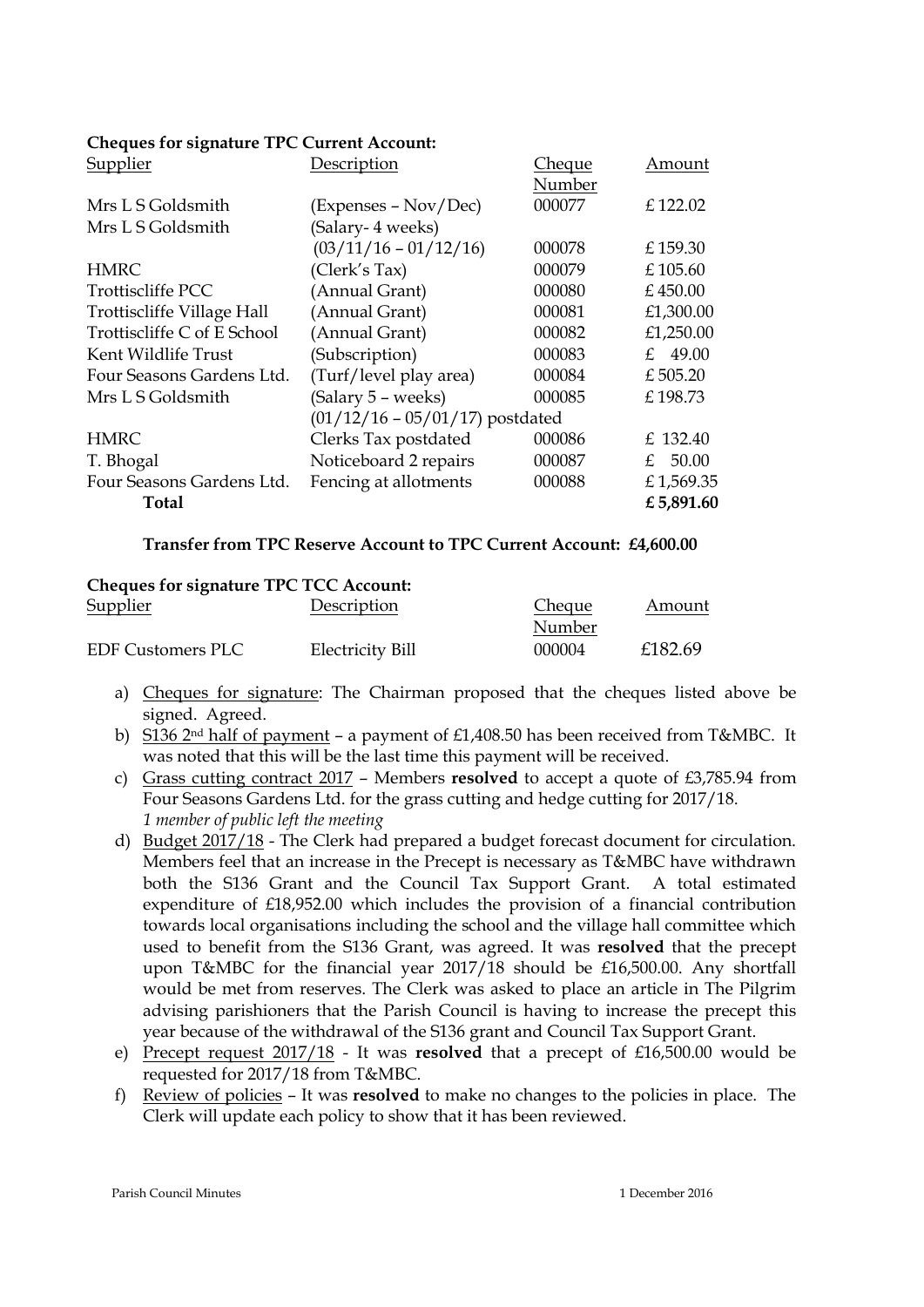# **108/16 Members of public:** There were none.

# **109/16 Planning**

a) Applications

1] TM/16/03126/RD – Land rear of Cedar Bungalow, Church Lane, Trottiscliffe

Details of condition 2 (materials), 3 (landscaping), 7 (levels), 11 (surface material) and 12 (curtilage) submitted pursuant to planning permission TM/15/03537/FL. *Resolved: Members do not feel that this is enough information to discharge the conditions particularly with respect to the landscaping and hedges. More detail is required and we feel that the boundary and planting should extend further south.*

# b) Decisions from T&MBC

1] TM/16/01674/FL – Trosley Farm, Addington Lane, Trottiscliffe, ME19 5DW

Retrospective planning application for an all-weather manege and steel container for insecure storage, together with additional hardstanding area and hard and soft landscaping. *Refused* 2] TM/16/02230/FL – Murrayfield, Taylors Lane, Trottiscliffe, ME19 5ES

Construction of a new access to Taylors Lane. *Refused*

3] TM/16/02777/RD – Malabar, School Lane, Trottiscliffe, ME19 5EH

Details of condition 7 (levels) pursuant to planning permission TM/16/01234/FL. *Approved*

c) Other planning matters

1] Whitaker Cottage – unauthorised use as separate dwelling. Enforcement are carrying out further investigations to establish whether a retrospective application is necessary.

2] 16/00268/WORKH – Coldrum House, Coldrum Lane – alleged unauthorised garage Enforcement are trawling through the various plans setting out the history of the site to ascertain whether the building in question has planning permission.

3] 16/00391/WORKH – Malabar, School Lane, Trottiscliffe – regarding alleged unauthorised work not in accordance with TM/16/01234/FL. Enforcement are investigating.

4] 16/00402/WORKH - Prunelle, Church Lane, Trottiscliffe – regarding alleged unauthorised access. Enforcement are investigating to see if there has been a breach of planning control.

# **110/16 Highways, Footways and Footpaths**

1] Taylors Lane/Vigo Hill – KCC have advised that they are trying to get the new signage up as soon as possible and hopefully before Christmas.

2] Electricity supply to the Christmas Tree – DGG offered to assist RW with the installation of the Christmas Tree on the 10 December 2016. The Clerk will advise the Highways Steward that the tree has been erected with the cable running across the road.

3] Request for a litter bin in Pinesfield Lane – The Clerk has contacted the National Trust to see if they would be willing to have a litter bin installed in the car park and is waiting for a response.

4] Noticeboards – Members noted that the noticeboard in Taylors Lane has also now been refurbished.

5] Sign for School – County Councillor Sarah Hohler has discussed the position of a new sign with Highways at KCC and has agreed that the most visible place would be on the existing post on the green by Church Road with a sign both sides pointing down Church Road. Hopefully the new sign will be installed soon.

6] BT Phone Box Removals – Members noted the consultation to remove a number of BT phone boxes across Kent including the one in Taylors Lane. Members had no objection to the removal of this BT Box.

Parish Council Minutes 1 December 2016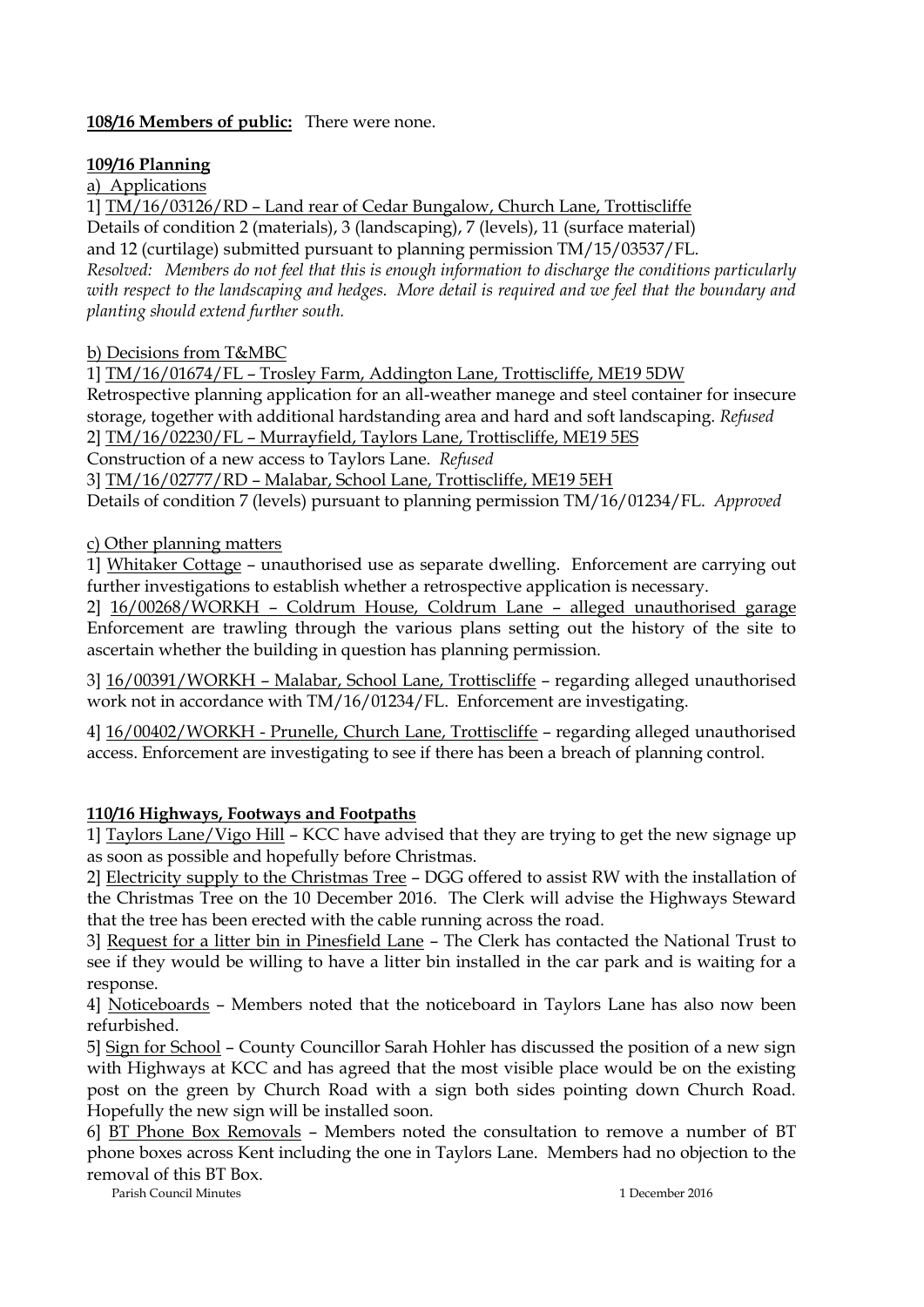7] Broadband Service - Members noted that a resident has asked MP Tom Tugendhat for assistance in getting improved broadband speeds for Trottiscliffe. Members agreed that they would also be happy to lobby for some action to be taken.

8] Trosley Court – Members noted correspondence from residents at Trosley Court. The residents are proposing to reconfigure the gates and provide a second gateway for people using the footpaths and bridleways. A sign belonging to the Parish Council will need to be moved as it would block the entrance to the proposed new gate. The residents believe that the sign is currently located on their land. The Clerk was asked to respond and state that Members do not have a problem with the sign being moved but believe that the sign is currently situated on land belonging to the Church and that they should check that they are happy with the proposals. Members would also like to remind the residents that if they have not already done so that PROW should also be consulted on the proposal. 9] Reported Faults

i) The Clerk will report that the pavement from Church Road to Bramble Park needs clearing.

ii) The Clerk to report again that a sign is missing on Taylors Lane.

iii) The Clerk to report that the speed hump on Taylors Lane outside The Nursery is disintegrating.

# **111/16] Open Spaces, Recreation Ground and Allotments**

1] Remedial work to the playground – Four Seasons Gardens have completed the turf and levelling of the areas around the play equipment. The Clerk was asked to find out if Toc Bhogal could repair the playground gate.

2] Allotment boundaries and fencing – Four Seasons Gardens have installed the chestnut fencing on the boundary with Darren's Meadow. DJ will check that it has been installed correctly. A quote for an additional standpipe is being sought.

3] Fence between the village hall and west car park - the Clerk was asked to get some quotes to replace this fencing.

# **112/16] Correspondence**

a) For Information

1] Area 2 Planning Committee – 14 December 2016

2] Joint Transportation Board – 29 November 2016 – meeting cancelled

3] Parish Partnership Panel – 16 February 2017

4] Standards Committee – 12 January 2017

5] KALC Area Committee Meeting – 12 January 2017

b) On Circulation

The following correspondence had been circulated:-

1] Kent Police – Your Speed – November 2016

2] The Parish News – November 2016

3] Kent and Medway NHS – Connected Magasine – Winter 2016

4] Kent Wildlife Trust – Winter 2016/17

5] T&MBC Parish Partnership Panel – minutes and information pack from meeting held on 17 November 2016

6] CPRE – Fieldwork – Winter 2016

7] Countryside Voice – Winter 2016

c) Requiring Attention

1] KCC Budget Consultation 2017/18– noted.